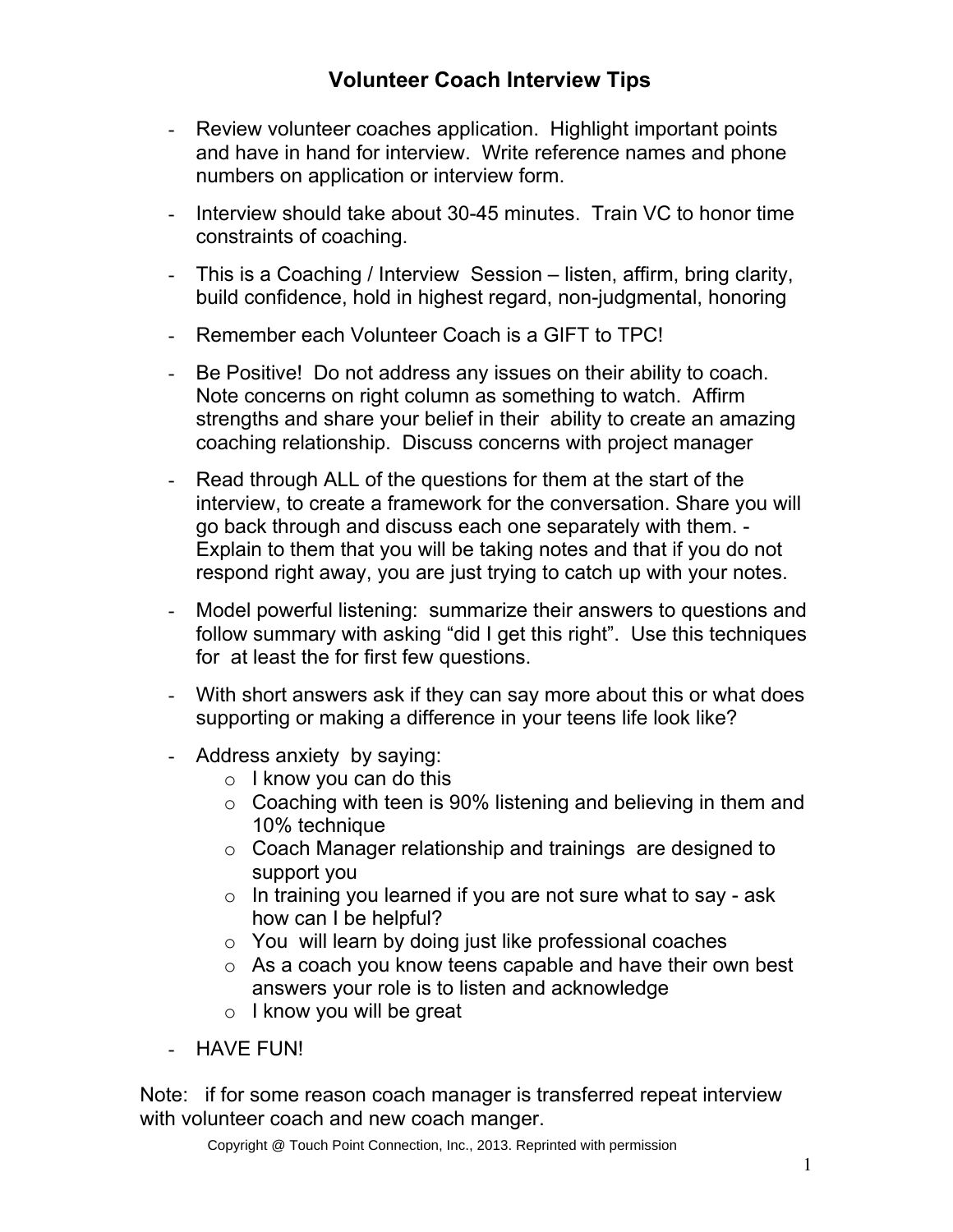# Touch Point Connection Volunteer Coach Interview

| <b>Volunteer Coach Name:</b> |            |             |              |
|------------------------------|------------|-------------|--------------|
| Gender:                      | Ethnicity: |             | Approx. age: |
| Interviewer:                 |            |             |              |
| Interview Date:              |            | Time: Start | End          |
|                              |            |             |              |

- Interview usually takes 30-45 minutes
- Review and have volunteer coaches application in hand
- Clear yourself to be totally present with volunteer coach
- Ethnicity and age information is needed for funding grant reports
- Model amazing listening summarize volunteer coaches responses, especially for first few questions.

#### **Intro: approx 10 min**

| $\cdots$<br>Review all questions with volunteer coach at<br>beginning of interview                                                  | <b>Interviewer</b><br>thoughts /<br>ideas / |
|-------------------------------------------------------------------------------------------------------------------------------------|---------------------------------------------|
| Why did you volunteer to become a teen coach?                                                                                       | reminders                                   |
| Any questions, thoughts or ideas you have that may<br>arisen for you. We'd like to answer and capture<br>those before they get lost |                                             |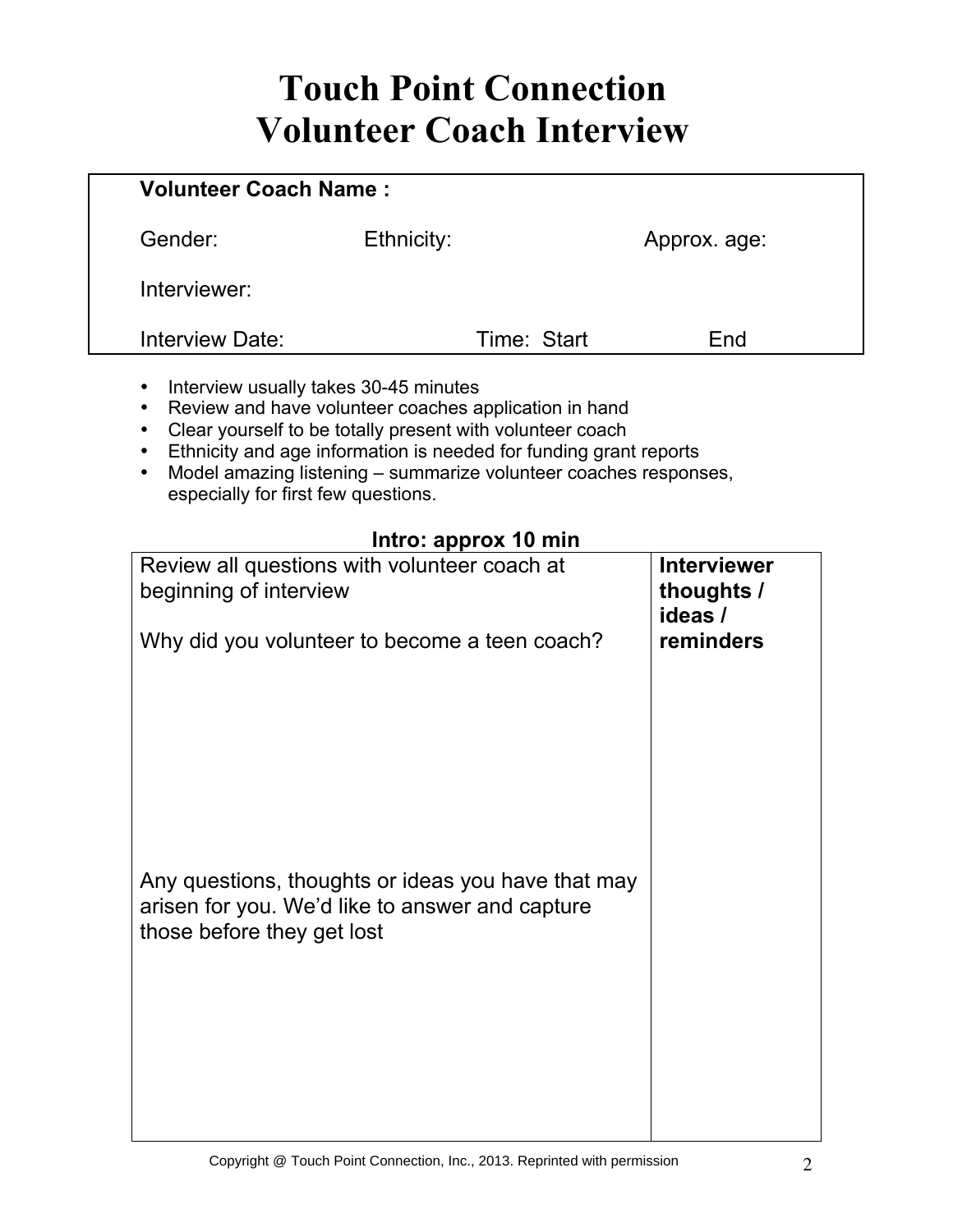| <b>Expectations: approx 5 min</b>                                |  |
|------------------------------------------------------------------|--|
| Expectations for the coaching:                                   |  |
| • What you expect to give?                                       |  |
|                                                                  |  |
|                                                                  |  |
|                                                                  |  |
| What you expect to receive from this<br>$\bullet$<br>experience? |  |
|                                                                  |  |
|                                                                  |  |
|                                                                  |  |
| What you wish from being involved?<br>$\bullet$                  |  |
|                                                                  |  |
|                                                                  |  |

#### **Concerns: approx. 5 min**

| $\sim$                                              |  |
|-----------------------------------------------------|--|
| Can you anticipate any challenges or struggles that |  |
| you might encounter?                                |  |
|                                                     |  |
|                                                     |  |
|                                                     |  |
|                                                     |  |
| Do you have any other concerns?                     |  |
|                                                     |  |
|                                                     |  |
|                                                     |  |
|                                                     |  |
| Are there any deal breakers for you?                |  |
|                                                     |  |
|                                                     |  |
|                                                     |  |
|                                                     |  |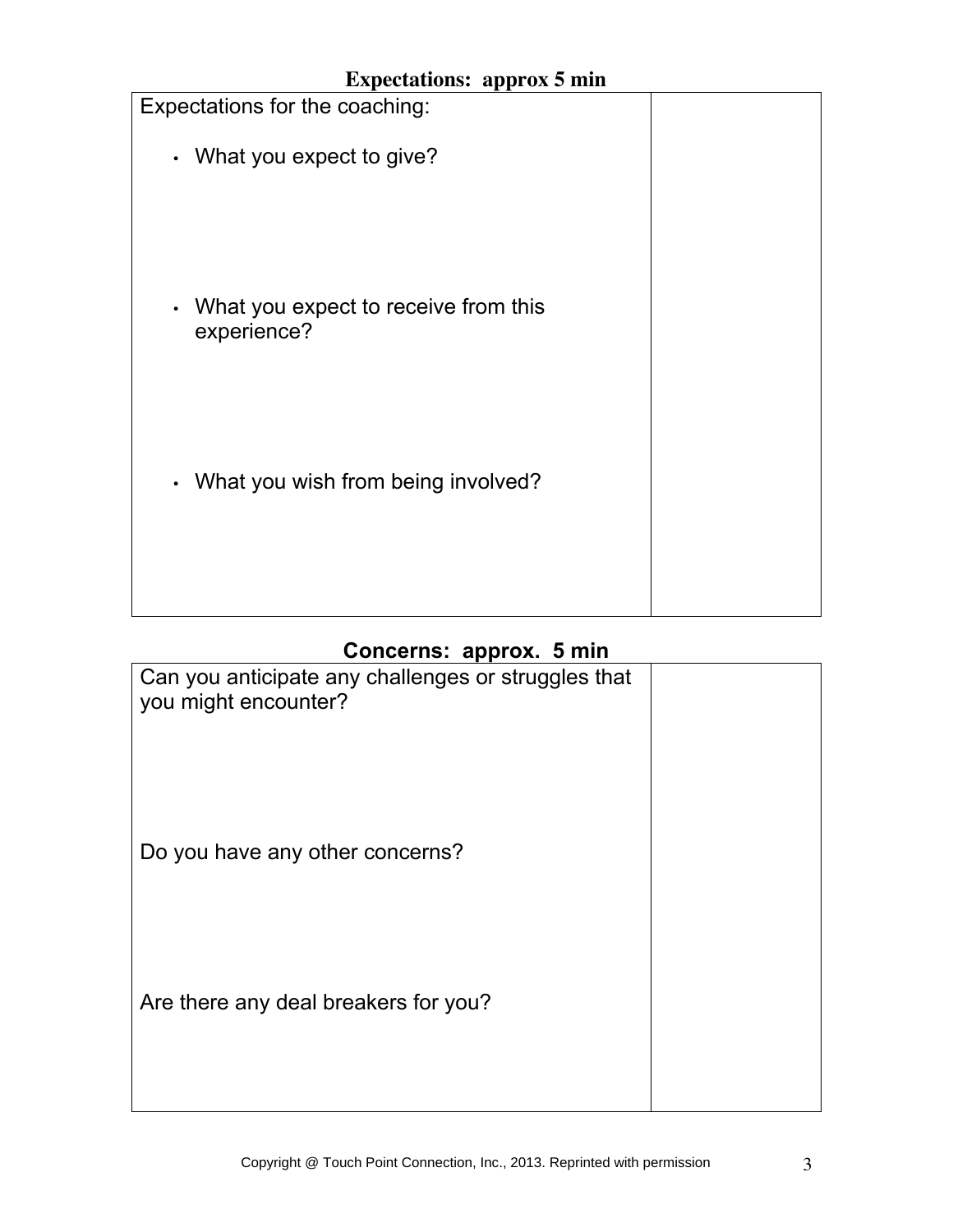| Do you have any preferences about what kind of<br>student you are matched with? (e.g. age, gender,<br>$etc.$ )                                           |  |
|----------------------------------------------------------------------------------------------------------------------------------------------------------|--|
| What else can you tell me about yourself that might<br>help Sandy Spiewak when she is looking to make<br>the match for you, e.g. interests, hobbies, etc |  |

## **Availability: approx 5 min**

| What days and times are you available to coach at<br>Amphi High School?                                                                                                                 |  |
|-----------------------------------------------------------------------------------------------------------------------------------------------------------------------------------------|--|
| How flexible are you/can you be?                                                                                                                                                        |  |
| Which meet-up dates and times are you available?<br>(if match is complete are you available $-$ offer 2 dates / In the<br>stable for Sandy to create a strong match off teen and coach) |  |
| When can you start?                                                                                                                                                                     |  |
|                                                                                                                                                                                         |  |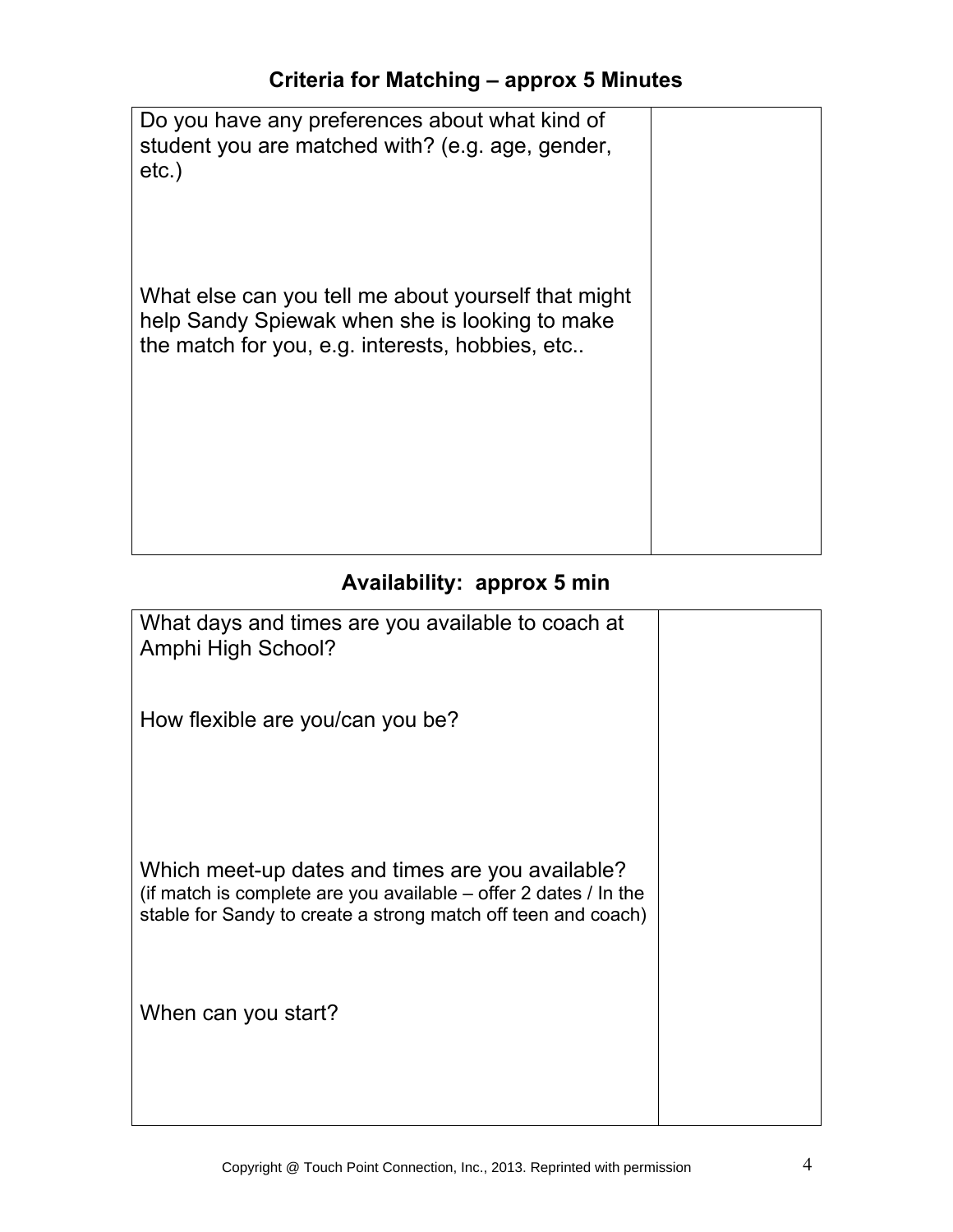#### **Commitment: approx 5 min**

| 1st coaching session is scheduled the week after                      |  |
|-----------------------------------------------------------------------|--|
| meet up with teen.                                                    |  |
|                                                                       |  |
|                                                                       |  |
| Do you anticipate in difficulties in meeting your                     |  |
|                                                                       |  |
| weekly coaching commitment?                                           |  |
| (set the expectation for weekly, knowing life happens  students       |  |
| and coaches will have things that come up and critical for trust that |  |
| you show up or let teen know you will not be there - opportunity to   |  |
|                                                                       |  |
| exchange phone numbers at meet up for this reason)                    |  |
|                                                                       |  |
|                                                                       |  |
|                                                                       |  |
|                                                                       |  |
|                                                                       |  |
|                                                                       |  |
|                                                                       |  |
| Do you anticipate any difficulties in attending                       |  |
| monthly trainings?                                                    |  |
|                                                                       |  |
|                                                                       |  |
|                                                                       |  |
|                                                                       |  |
|                                                                       |  |
|                                                                       |  |

### **Support & Reference Check: approx 5 min**

| Anything else:                                                                                         |  |
|--------------------------------------------------------------------------------------------------------|--|
| Questions/Needs/Suggestions                                                                            |  |
|                                                                                                        |  |
|                                                                                                        |  |
|                                                                                                        |  |
| As your Coach Manager, how can I support you and<br>your success in this program -- so that you can be |  |
| wildly successful with this?                                                                           |  |
|                                                                                                        |  |
|                                                                                                        |  |
|                                                                                                        |  |
| Any others ways TPC can be helpful in your being                                                       |  |
| wildly successful?                                                                                     |  |
|                                                                                                        |  |
|                                                                                                        |  |
|                                                                                                        |  |
|                                                                                                        |  |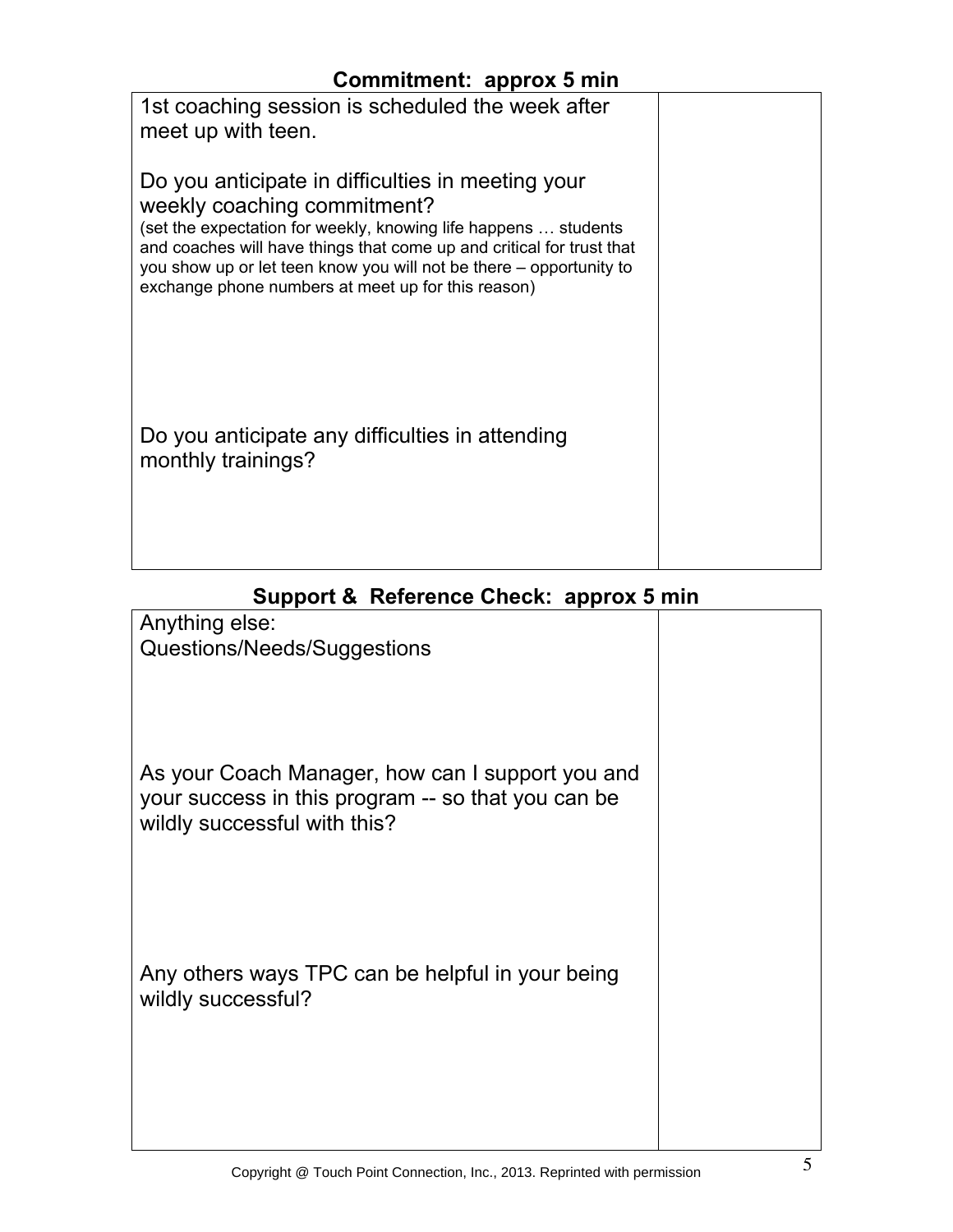#### **Closing: Approx 5 min**

If you think of anything along the way, please keep letting me know- that how we grow and get better at this!

We will be contacting the 2 references you provided on your school district application.

We request that you notify both of them that someone from TPC will be calling.

I will e-mail my contact information. Please contact me if you have any questions or concerns.

Thank you. We really appreciate the gift you are giving in your commitment to coaching a teen. I look forward to coaching you.

#### **Housekeeping**

- □ Enter interview date in Coach Manager Database
- ! Record Information on Coach Manager Intake Form
- ! E-mail volunteer coach interview thank you with personal phone and e-mail address
- **□** Complete reference checks
- ! Record reference information on Coach Manager Intake Form
- ! E-mail Coach Manager Intake Form to Joan
- Meet up date:
- 1st coaching date / time (TBD with student during the meet-up)
- 1st 2 coaching support date / time (set at meet up)

Starting Strengths as coach: (rate on score of 1 to 5)

- \_\_\_\_\_ About the teen (said or implied in interview)
- \_\_\_\_\_ Understands coaching (listening, empowerment, teen has own answers)
- $\equiv$  Commitment (to show up, enthusiasm, flexible schedule)
- Life Experiences (with teens, schools, service to others...)
- \_\_\_\_\_ Openness (learning, growth, stretching. positive attitude….)
- \_\_\_\_ STRENGTH SCORE / place on Intake Report